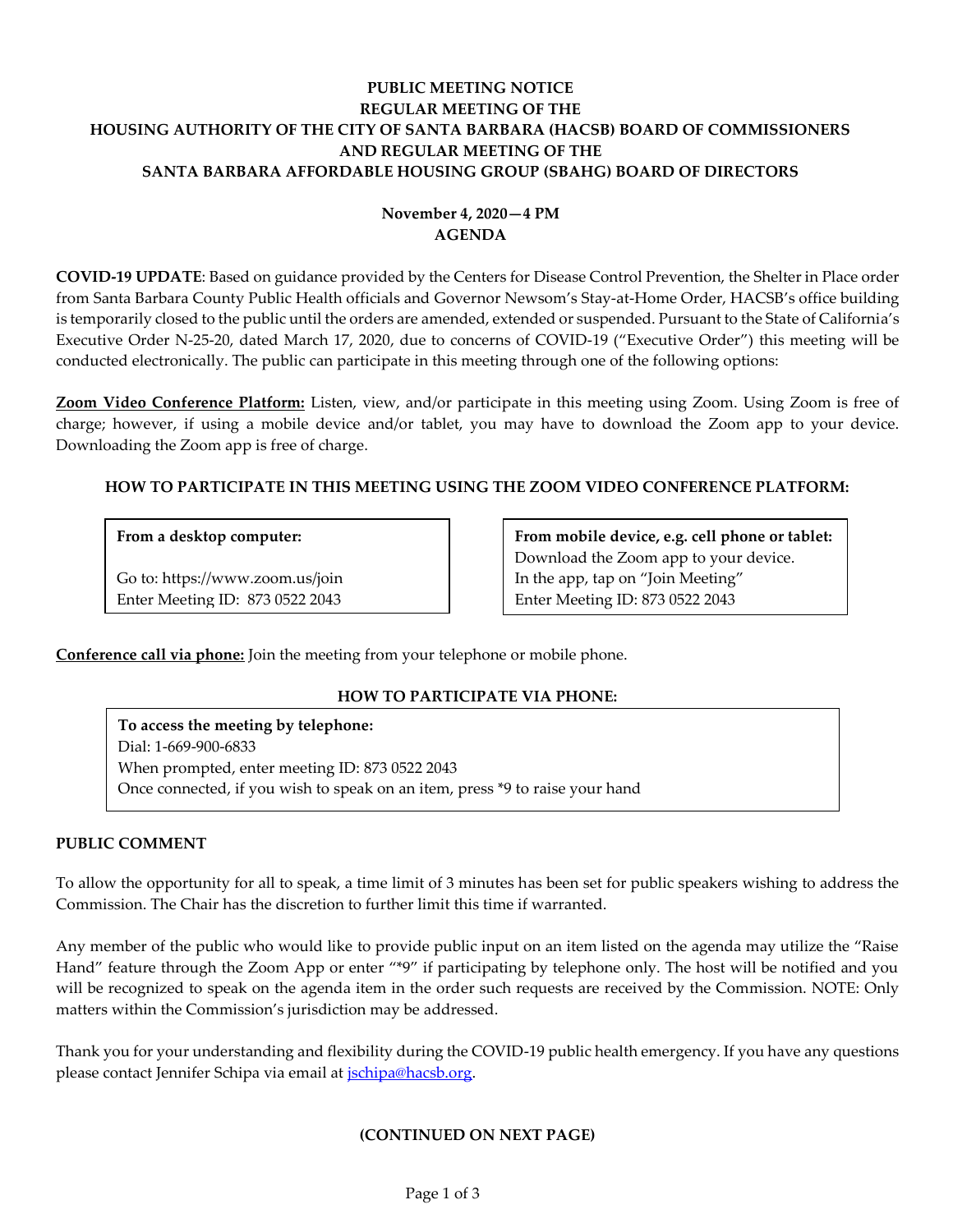| <b>Roll Call</b> |          |  |
|------------------|----------|--|
| <b>Boss</b>      | Larsson  |  |
| Faulstich        | Rowell   |  |
| Fenger           | Wheatley |  |
| Green            |          |  |

**II. Public Comment** – Any member of the public may address the Housing Authority Commission and SBAHG Directors for up to three minutes on any subject within the jurisdiction of the Housing Authority and/or SBAHG that is not scheduled for a public discussion before them. The total time for this item is ten minutes.

#### **III. Consideration of Minutes**

To be taken under Consent Calendar below.

#### **IV. Bills and Communications**

- 1. [Articles in VOICE magazine on Section 8 Housing Choice Voucher Program.](https://hacsb.org/download/meetings_2020/items/11_november/Item-IV.1.pdf)
- 2. [Articles in Noozhawk and SB NewsPress on Housing Santa Barbara Day 2020.](https://hacsb.org/download/meetings_2020/items/11_november/Item-IV.2.pdf)
- 3. [KEYT News report on "Fresh Food and Facts Event."](https://hacsb.org/download/meetings_2020/items/11_november/Item-IV.3.pdf)
- **V. Consent Calendar** *The following Consent Calendar items will not usually require discussion by the Commission. Items on the Consent Calendar may be approved by a single motion. Any Consent Calendar item is open for discussion and a separate vote by the Commission upon request of any Commissioner. Should a member of the public wish to comment on an item on the Consent Calendar below, please come forward to speak at the time the Commission considers the Consent Calendar.*

#### **1. Subject: Consideration of Minutes**

Recommendation: That the HACSB Commission [and SBAHG Board approve the Minutes of their September](https://hacsb.org/download/meetings_2020/items/11_november/Item-V.1.pdf)  2, 2020 Regular Meeting.

#### **2. Subject: Expenditures August 2020**

[Recommendation: That the Commission approve costs incurred and payments made for the month of August](https://hacsb.org/download/meetings_2020/items/11_november/Item-V.2.pdf) 2020.

# **3. Subject: Expenditures September 2020**

[Recommendation: That the Commission approve costs incurred and payments made for the month of](https://hacsb.org/download/meetings_2020/items/11_november/Item-V.3.pdf)  September 2020.

# **4. Subject: Investment Report for the Quarter Ended September 30, 2020**

Recommendation: That the Commission [review and order filed the quarterly investment report for quarter](https://hacsb.org/download/meetings_2020/items/11_november/Item-V.4.pdf)  ended September 30, 2020.

# **VI. Report of Executive Director**

# **1. Subject: Selection of Name for the Proposed Development of 116 East Cota Street**

Recommendation: [That the Commission select a name for the Housing Authority's proposed development](https://hacsb.org/download/meetings_2020/items/11_november/Item-VI.1.pdf)  located at 116 E. Cota Street.

# **2. Subject: Discussion on Authority's Formal Position Regarding Inclusionary Housing and Developer Incentives**

Recommendation: That the Commission review the Santa Barbara City Council's October 6, 2020 discussion on potential changes to the City's affordable housing policies on the Average Unit Size Density Incentive Program [\(AUD\) related to inclusionary housing and provide direction to staff regarding the Housing Authorit](https://hacsb.org/download/meetings_2020/items/11_november/Item-VI.2.pdf)y's formal position on the same, to relay at future Planning Commission, Ordinance Committee and Council Hearings.